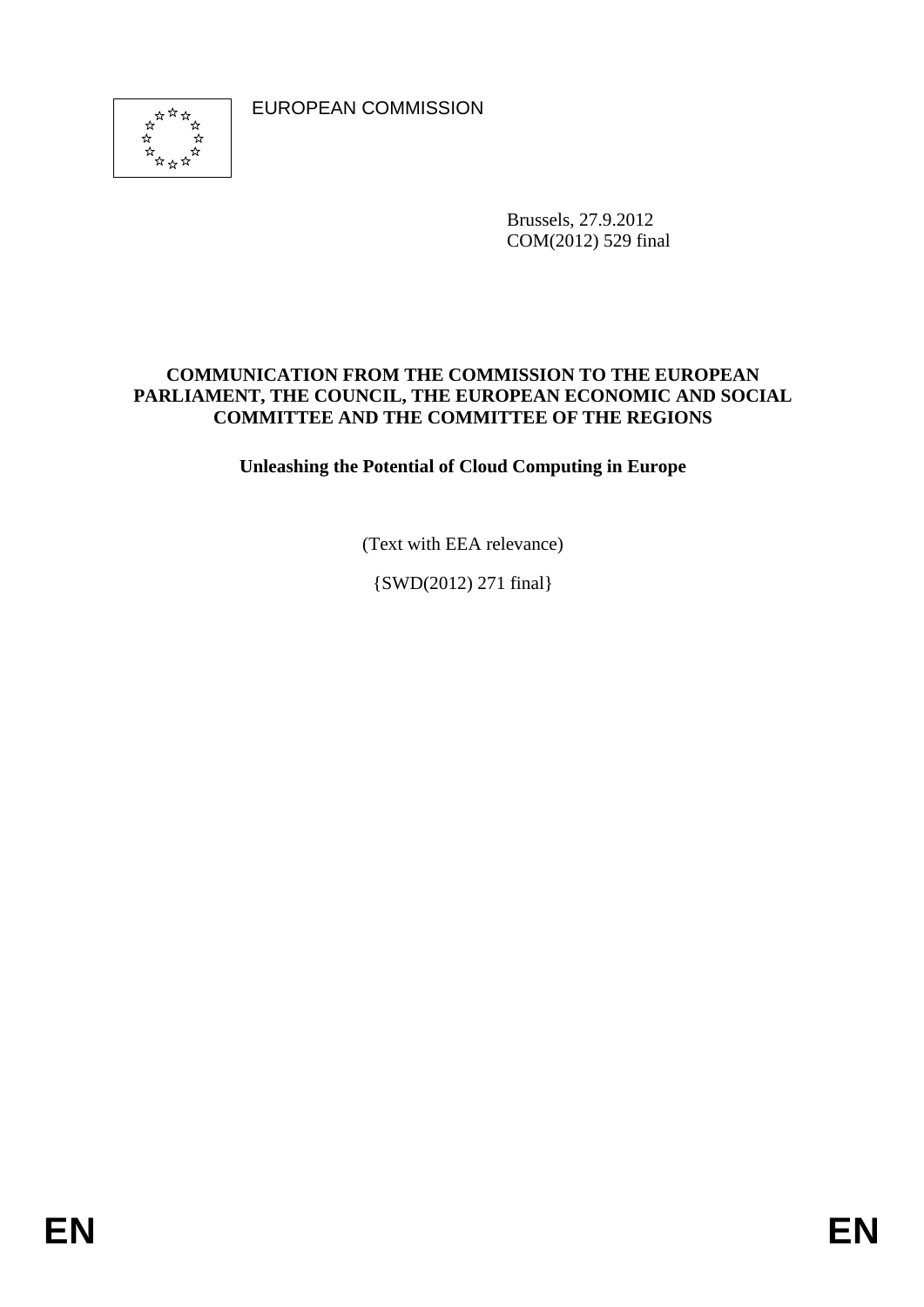#### **COMMUNICATION FROM THE COMMISSION TO THE EUROPEAN PARLIAMENT, THE COUNCIL, THE EUROPEAN ECONOMIC AND SOCIAL COMMITTEE AND THE COMMITTEE OF THE REGIONS**

#### **Unleashing the Potential of Cloud Computing in Europe**

(Text with EEA relevance)

#### **1. INTRODUCTION**

'Cloud computing' in simplified terms can be understood as the storing, processing and use of data on remotely located computers accessed over the internet. This means that users can command almost unlimited computing power on demand, that they do not have to make major capital investments to fulfil their needs and that they can get to their data from anywhere with an internet connection. Cloud computing has the potential to slash users' IT expenditure and to enable many new services to be developed. Using the cloud, even the smallest firms can reach out to ever larger markets while governments can make their services more attractive and efficient even while reining in spending.

Where the World Wide Web makes information available everywhere and to anyone, cloud computing makes computing power available everywhere and to anyone. Like the web, cloud computing is a technological development that has been ongoing for some time and will continue to develop. Unlike the web, cloud computing is still at a comparatively early stage, giving Europe a chance to act to ensure being at the forefront of its further development and to benefit on both demand and supply side through wide-spread cloud use and cloud provision.

The Commission therefore aims at enabling and facilitating faster adoption of cloud computing throughout all sectors of the economy which can cut ICT costs, and when combined with new digital business practices<sup>1</sup>, can boost productivity, growth and jobs. On the basis of an analysis of the overall policy, regulatory and technology landscapes and a wide consultation of stakeholders, undertaken to identify what needs to be done to achieve that goal, this document sets out the most important and urgent additional actions. It delivers one of the main actions foreseen in the Communication on  $e$ -Commerce and online services;<sup>2</sup> it represents a political commitment of the Commission and serves as a call on all stakeholders to participate in the implementation of these actions, which could mean an additional EUR 45 billion of direct spend on Cloud Computing in the EU in 2020 as well as an overall cumulative impact on GDP of EUR 957 billion, and 3.8 million jobs, by 2020.<sup>3</sup>

<sup>1</sup> Kretschmer, T. (2012), "Information and Communication Technologies and Productivity Growth: A Survey of the Literature", OECD Digital Economy Papers, No. 195, OECD Publishing. http://dx.doi.org/10.1787/5k9bh3jllgs7-en

Communication, "A coherent framework for building trust in the Digital Single Market for e-Commerce and online services", COM (2011) 942 final.

IDC (2012) "Quantitative Estimates of the Demand for Cloud Computing in Europe and the Likely Barriers to Take-up"; also see for more details the SWD accompanying this Communication, section 3.1. The importance of cloud computing for the creation of jobs is also recognised in "A Set of Key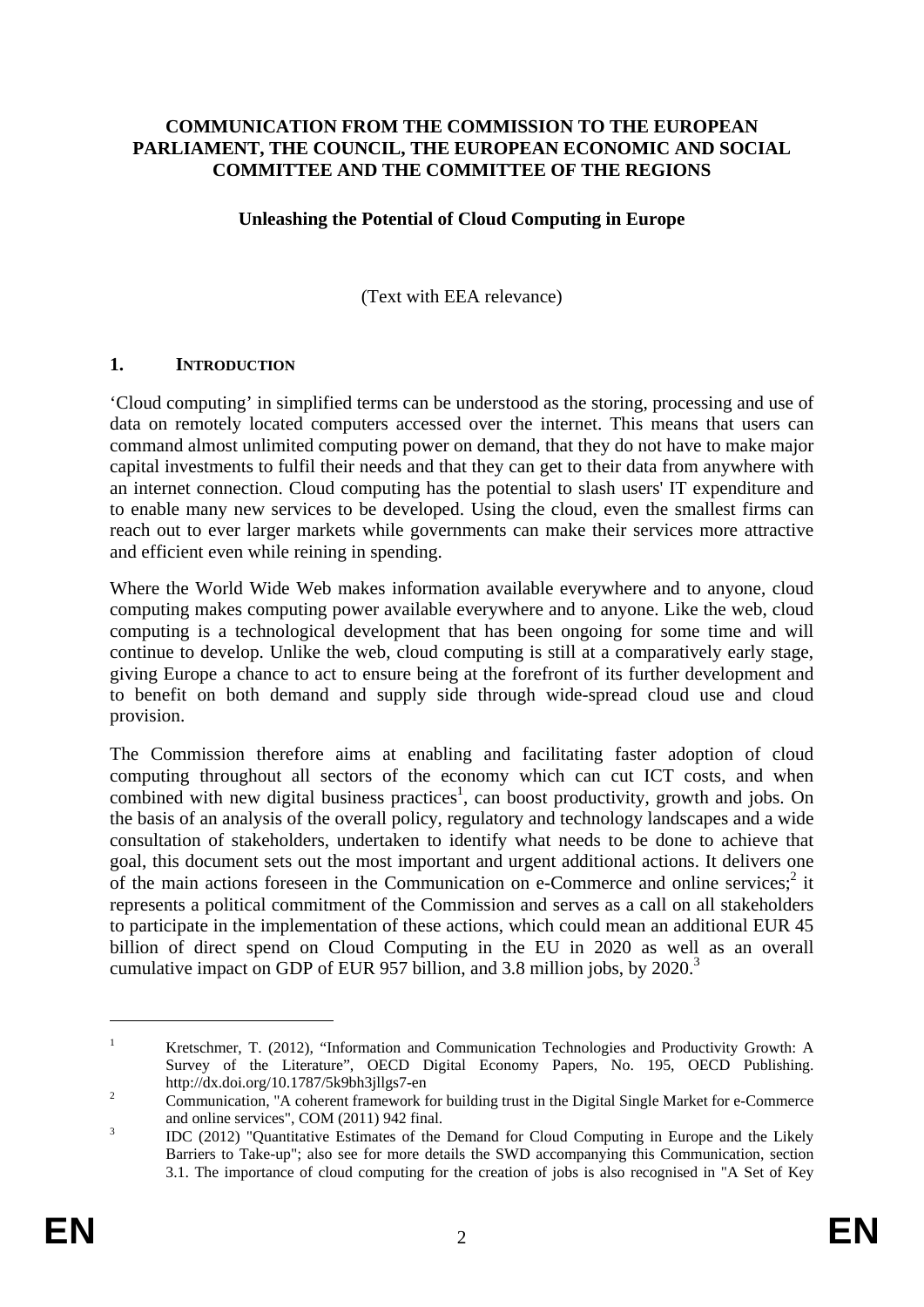Several of the identified actions are designed to address the perception, by many potential adopters of cloud computing, that the use of this technology may bring additional risks.<sup>4</sup> The actions do so by aiming at more clarity and knowledge about the applicable legal framework, by making it easier to signal and verify compliance with the legal framework (e.g. through standards and certification) and by developing it further (e.g. through a forthcoming legislative initiative on cyber security).

Addressing the specific challenges of cloud computing would mean a faster and more harmonised adoption of the technology by Europe's businesses, organisations and public authorities, resulting, on the demand side, in accelerated productivity growth and increased competitiveness across the whole economy as well as, on the supply-side, in a larger market in which Europe becomes a key global player. Here, the European ICT sector stands to benefit from important new opportunities; given the right context, Europe's traditional strengths in telecommunications equipment, networks and services could be deployed very effectively for cloud infrastructures. Beyond that, European application developers large and small could benefit from rising demand.

## **2. NATURE AND BENEFITS OF CLOUD COMPUTING**

Cloud computing has a range of defining features (which make a general definition elusive<sup>5</sup>), namely:

- hardware (computers, storage devices) is owned by the cloud computing provider, not by the user who interacts with it via the internet;
- the use of hardware is dynamically optimised across a network of computers, so that the exact location of data or processes, as well as the information which piece of hardware is actually serving a particular user at a given moment, does not in principle have to concern the user, even though it may have an important bearing on the applicable legal environment;
- cloud providers often move their users' workloads around (e.g. from one computer to another or from one data centre to another) to optimise the use of available hardware;
- the remote hardware stores and processes data and makes it available, e.g. through applications (so that a company could use its cloud-based computing in just the same way as consumers already today use their webmail accounts);
- organisations and individuals can access their content, and use their software when and where they need it, e.g. on desktop computers, laptops, tablets and smartphones;

Actions for ICT Employment", annex to the Commission Communication "Towards a job-rich recovery",  $COM(2012)$  173 final.

For example, organisations may worry about business continuity in the case of service disruption whereas individuals may have concerns about what happens with their personal information. Such worries slow down the overall speed of adoption of cloud computing.

Many such definitions are highly abstract: One well-known definition speaks of "a model for enabling convenient, on-demand network access to a shared pool of configurable computing resources … that can be rapidly provisioned and released with minimal effort or service provider interaction" NIST (2009), US National Institute for Standards and Technology.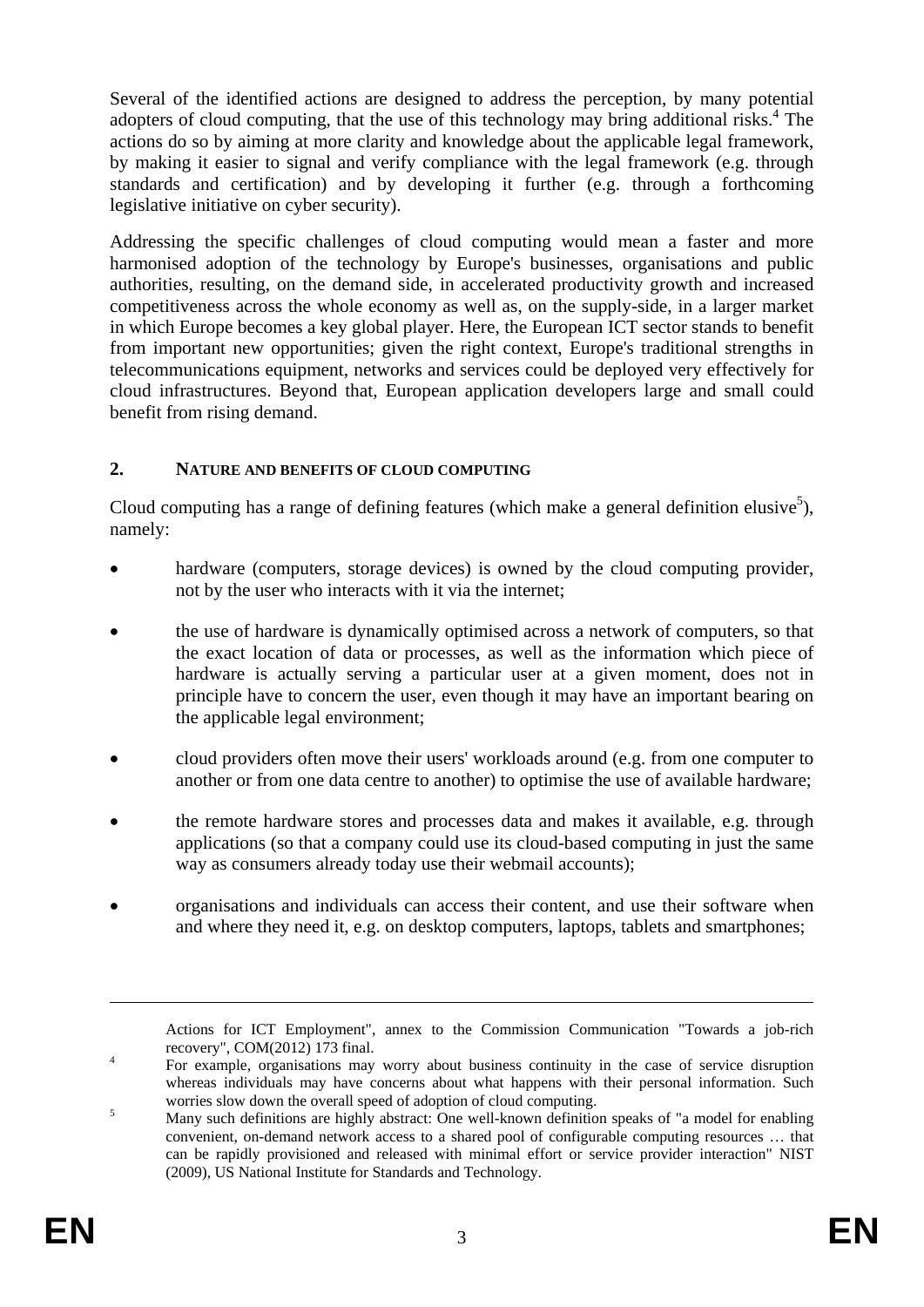- a cloud set-up consists of layers: hardware, middleware or platform, and application software. Standardisation is important especially at the middle layer because it enables developers to address a wide range of potential customers and gives users choice;
- users normally pay by usage, avoiding the large upfront and fixed costs necessary to set up and operate sophisticated computing equipment;
- at the same time, users can very easily modify the amount of hardware they use (e.g. bring new storage capacity online in a matter of seconds with a few mouse clicks).

Consumers can use cloud services to store information (e.g. pictures or e-mail) and to use software (e.g. social networks, streamed video and music, and games). Organisations, including public administrations, can use cloud services to successively replace internally run data centres and information and communication technology (ICT) departments. Companies can use cloud services to quickly test and scale up what they offer to their customers because they can do so without investing in and building physical infrastructures. Overall, cloud computing represents a further industrialisation (standardisation, scaling-up, wide-spread availability) of the provision of computing power ("utility computing") in the same way as power plants industrialised the provision of electrical power. Thanks to standardised interfaces (the equivalent to electrical power plugs) users can leave the details (how to build, power, run and secure a data centre) to experts who achieve much better economies of scale (by serving many users) than individual users ever could. Moreover, cloud services offer very large economies of scale meaning that go-it-alone efforts at national level are unlikely to deliver optimal cost efficiencies. The benefits of adopting cloud computing can be illustrated by a 2011 survey for the Commission which shows that as a result of the adoption of cloud computing 80% of organisations reduce costs by 10-20%. Other benefits include enhanced mobile working (46%), productivity (41%), standardisation (35%), as well as new business opportunities  $(33%)$  and markets  $(32%)$ . All available economic studies also confirm the importance of cloud computing which is expected to grow rapidly worldwide.<sup>7</sup>

The unprecedented increase of data flow and processing of information over the Internet has a significant environmental impact through energy and water consumption, and greenhouse gas emissions. Cloud computing can help mitigate these problems thanks to more efficient use of hardware as well as, more specifically, by building data centres to use low-energy servers and green energy.<sup>8</sup> For example, according to some estimates, large companies in the US could save \$12.3 billion annually in energy consumption by adopting cloud computing.<sup>9</sup>

Therefore, substantial efficiency improvements across the whole economy can be expected from cloud adoption by businesses and other organisations, especially SMEs. The cloud could be especially important for small businesses in struggling economies or remote and rural regions to tap into markets in more buoyant regions. For example using broadband infrastructures to overcome the "tyranny of distance", the whole range from high tech startups to small traders or artisans can leverage the cloud to tap into remote markets. This opens

<sup>6</sup> IDC (2012) "Quantitative Estimates of the Demand for Cloud Computing in Europe and the Likely Barriers to Take-up".

E.g. one study foresees the cloud market to grow threefold by 2014. Another study sees 11 million jobs added to the economy by that time. See the SWD, section 4.1.  $\frac{8}{10}$ 

See: Greenpeace (2012) How clean is your cloud?<br>
See: http://www.broadbandcommission.org/ne

[http://www.broadbandcommission.org/net/broadband/Documents/bbcomm-climate-full-report](http://www.broadbandcommission.org/net/broadband/Documents/bbcomm-climate-full-report-embargo.pdf)[embargo.pdf](http://www.broadbandcommission.org/net/broadband/Documents/bbcomm-climate-full-report-embargo.pdf)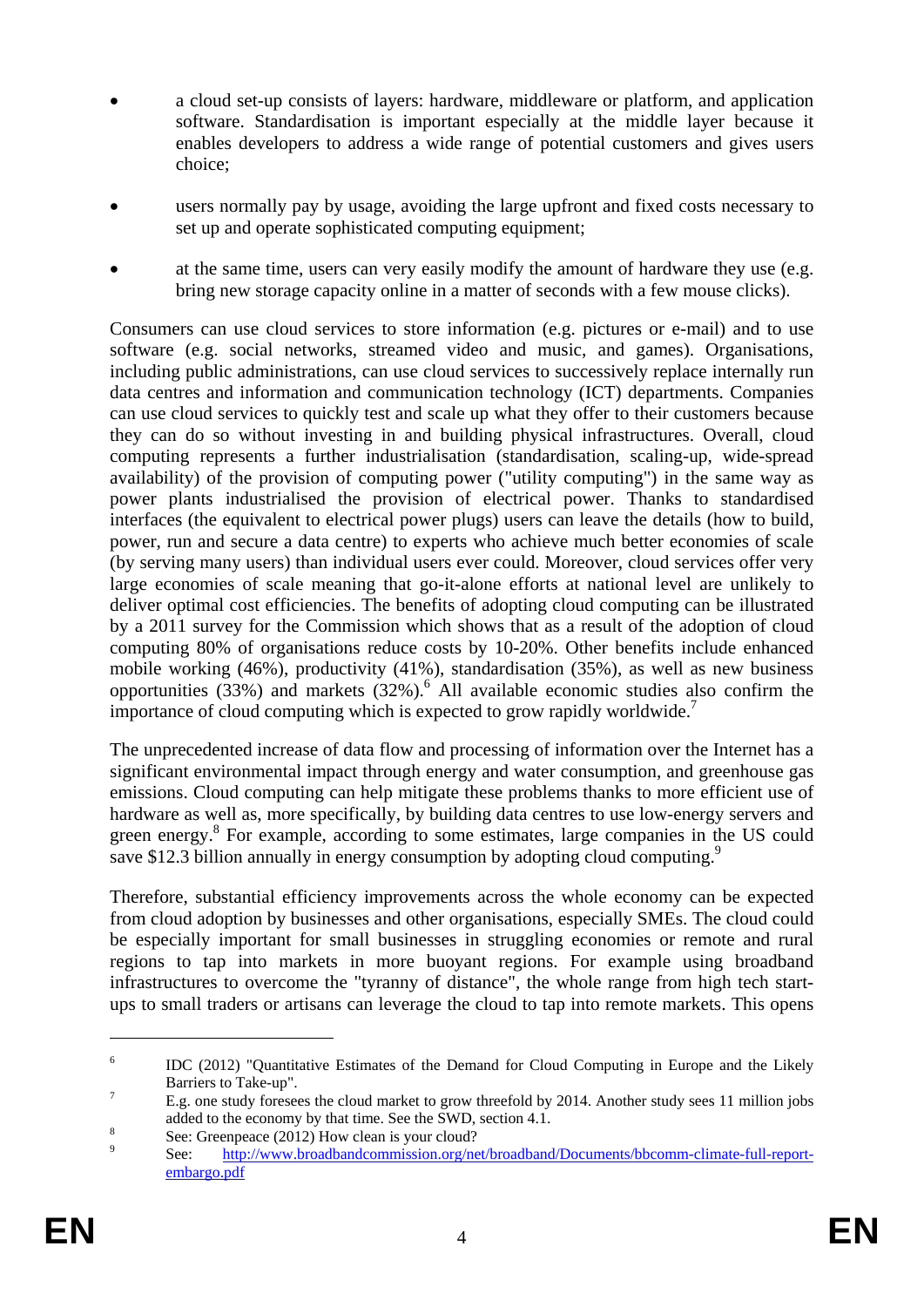up new economic development opportunities to any region that has ideas, talent and a high speed broadband infrastructure. Also, the cloud could bring jobs to ICT-savvy workers rather than uprooting them in pursuit of work, thus bringing jobs and cash to less favoured regions. Many apparently local products and services could get global reach, increase web presence (and discoverability through Internet search engines) and – particularly where small firms group together – achieve the critical mass needed to negotiate preferential terms with key business partners (e.g. delivery/transport, tourism operators and finance companies). Public authorities also stand to gain substantially from cloud adoption both in terms of efficiency savings and in terms of services that are more flexible and tuned to the needs of citizens and business. The most immediate saving would be in terms of lower IT costs by reducing capital and operating expenditure and increasing hardware utilization rates which today can be as low as  $10\%$  on public sector infrastructures.<sup>10</sup> Further benefits would come from process reengineering through lower cost and more frequent upgrade possibilities and the scope to share infrastructures between agencies.

Beyond pure costs savings, cloud computing can help drive the transition to 21st century public services that are interoperable, scalable and in line with the needs of a mobile population and businesses that want to benefit from the European digital single market. The first incremental steps would be improved service performance such as improved security, more user-friendly services, the ability to roll out new services cheaply, fast and flexibly, the relative ease of using cloud computing for creating social engagement platforms or for specific campaigns and the scope to monitor outcomes better. But looking forward ten years cloud could help realise the vision of "Every European Digital", able to enjoy full electronic public services rather than a paper bureaucracy. Cloud computing could help to drive public costs down and push public benefits up and give a broader base for economic activity involving the whole population.

# **3. STEPS TO BE TAKEN**

The preparatory work undertaken by the Commission shows the key areas where actions are needed:

• *Fragmentation of the digital single market* due to differing national legal frameworks and uncertainties over applicable law, digital content and data location ranked highest amongst the concerns of potential cloud computing adopters and providers. This is in particular related to the complexities of managing services and usage patterns that span multiple jurisdictions and in relation to trust and security in fields such as data protection, contracts and consumer protection or criminal law.

• *Problems with contracts* were related to worries over data access and portability, change control and ownership of the data. For example there are concerns over how liability for service failures such as downtime or loss of data will be compensated, user rights in relation to system upgrades decided unilaterally by the provider, ownership of data created in cloud applications or how disputes will be resolved.

• A *jungle of standards* generates confusion by, on one hand, a proliferation of standards and on the other hand a lack of certainty as to which standards provide adequate levels of interoperability of data formats to permit portability; the extent to which safeguards

<sup>&</sup>lt;sup>10</sup> HM Government (2011) Government Cloud Strategy, www.cabinetoffice.gov.uk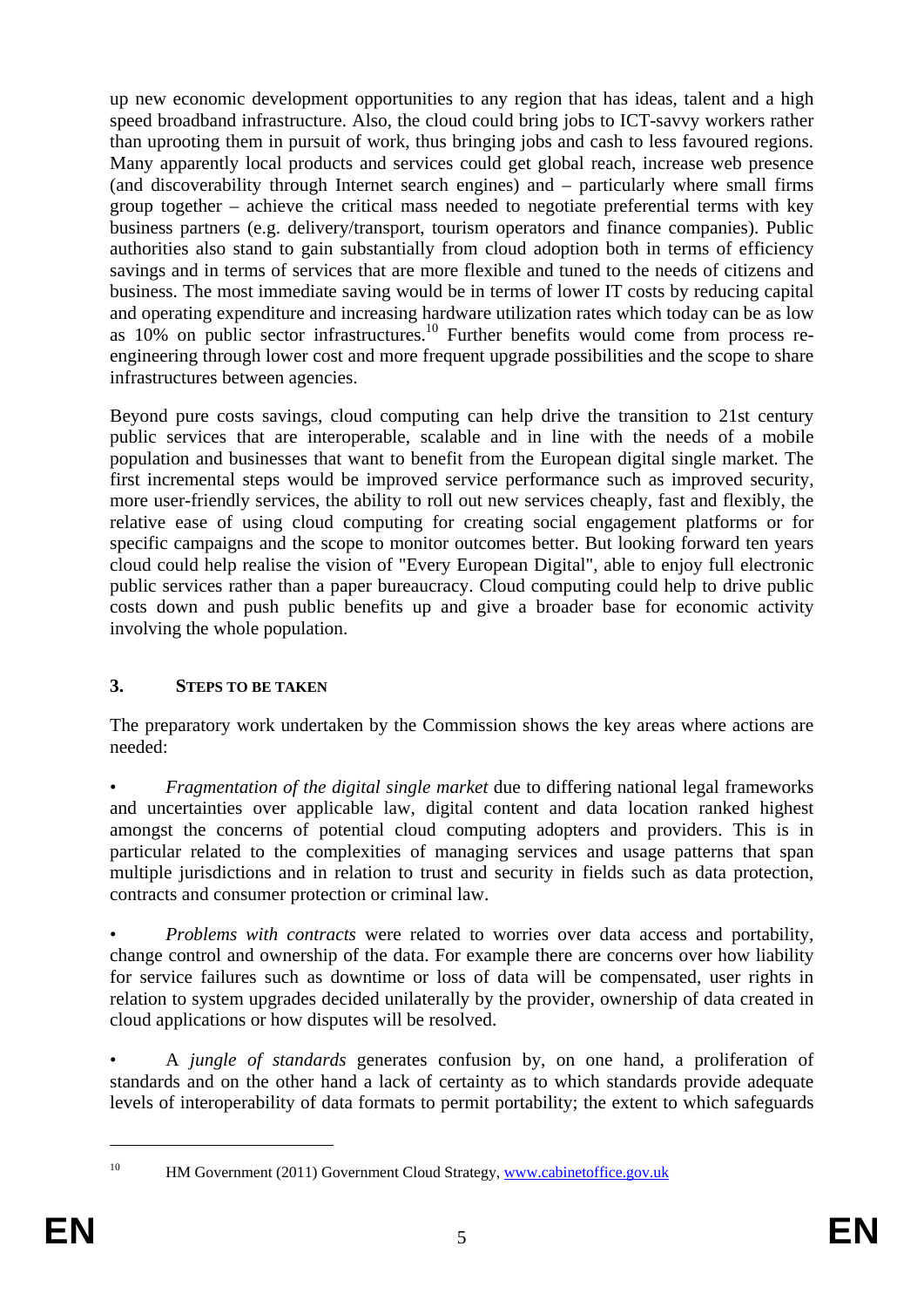are in place for the protection of personal data; or the problem of the data breaches and the protection against cyberattacks.

This strategy does not foresee the building of a "European Super-Cloud", i.e. a dedicated hardware infrastructure to provide generic cloud computing services to public sector users across Europe. However, one of the aims is to have publicly available cloud offerings ("public cloud"<sup>11</sup>) that meet European standards not only in regulatory terms but in terms of being competitive, open and secure. This does not preclude public authorities from setting up dedicated private clouds for the treatment of sensitive data, but in general even cloud services used by the public sector should – as far as feasible – be subject to competition on the market to ensure best value for money, while conforming to regulatory obligations or wider publicpolicy objectives in respect of key operating criteria such as security and protection of sensitive data.

# **3.1. Cloud Computing and the Digital Agenda (Digital Single Market)**

Because of its inherent freedom from locational constraints, cloud computing could raise the digital single market to a new level. But this will only be the case if we achieve effective implementation of single market rules. The gains are potentially huge. The preparatory study undertaken for the Commission estimates that the public cloud would generate  $\epsilon$ 250 billion in GDP in 2020 with cloud-friendly policies in place against €88 billion in the "no intervention" scenario, leading to extra cumulative impacts from 2015 to 2020 of €600 billion. This translates into the creation of 2.5 million extra jobs. $^{12}$ 

Many of the necessary steps to make Europe cloud-friendly were already identified as actions of the Single Market Pillar of the Digital Agenda for Europe and the Single Market  $Act^{13}$ . Most of these actions are now on the table of the legislators and a quick move to adopt and implement these proposals will make a major contribution towards realising the economic gains of cloud computing.

# **Digital Agenda Actions "opening-up access to content"**

In the Digital Agenda for Europe, the Commission set itself the objective to "simplify copyright clearance, management and cross-border licensing."14 The key actions identified in the Digital Agenda to reach these goals are on track and will enhance Europe's capacity to exploit the exciting new opportunities of cloud computing for both producers and consumers of digital content.

For the cloud to work well as a platform for digital content services, including mobile services, there is a need for content distribution models that enhance access to and use of all sorts of content (music, audiovisual or books) across different devices and in different

<sup>&</sup>lt;sup>11</sup> By contrast, a private cloud is a service or infrastructure dedicated to a particular client that is not open for use by others.<br>
12 IDC (2012) "Quantitative Estimates of the Demand for Cloud Computing in Europe and the Likely

Barriers to Take-up" estimates that in the "Policy-driven" scenario cloud-related workers could exceed 3.8 million, against some 1.3 million in the "No Intervention" scenario, i.e. 2.5 million additional jobs

could be brought about by the policy.<br>
Communication Single Market Act COM(2011) 206 final<br>
<sup>14</sup> The constituent esting was to propese a Directive on Co

<sup>14</sup> The constituent actions were to propose a Directive on Collective Rights Management COM(2012) 372 final; a Directive on Orphan Works COM(2011) 289 final; and to review of the Directive on Re-Use of Public Sector Information, COM(2011) 877 final, all of which have been done.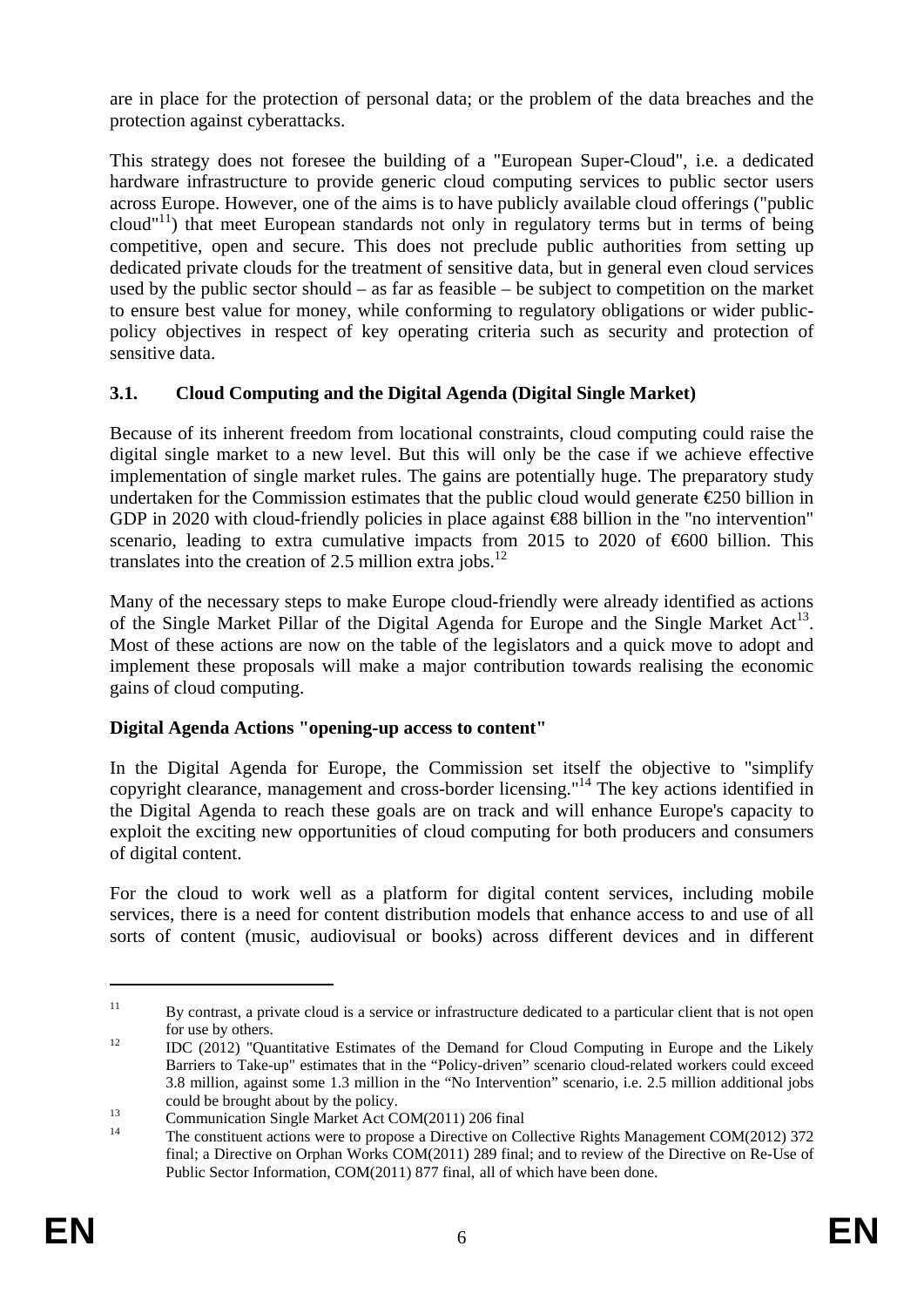territories. Cloud service providers and right holders may agree commercial terms for licences allowing customers to access their personal account from multiple devices, irrespective of the territory from which the account is accessed. Such flexible licensing agreements are already being reached in the market, although agreement is proving more difficult in some cases. Providers need easy ways to acquire licences for such services. Consumers should be able, lawfully, to consume content away from home across the EU without losing access to services they paid for in any other Member State. For rights holders such licensing arrangements would promote service innovation and thus create new revenue streams. A rapid adoption of the Commission proposal for a Directive on Collective Rights Management will address many of the cross-border licensing needs for cloud content as regards music. The Commission is also considering further actions as a follow-up to the Audiovisual Green Paper<sup>15</sup>, for example by promoting and facilitating the licensing of audiovisual works for online distribution, in particular across borders. A cloud computing service may also permit content storage in the cloud. The consumer can use the cloud as a digital locker for content and a synchronisation tool to access content from different devices. Therefore questions arise on the possible collection of private copy levies for any private copying of content to, from or within the cloud.

These questions, among others, are being examined in an on-going mediation process led by Mr. Antonio Vitorino.<sup>16</sup> On the basis of the outcome of this process the Commission will inter alia assess whether there is a need to clarify the scope of the private copying exception and the applicability of levies, in particular the extent to which cloud computing services allowing for the direct remuneration of right holders are excluded from the private copy levy regime.

### **Digital Agenda Actions to "Make Online and Cross-Border Transactions Straightforward"**

The recent review of the e-commerce directive undertaken as an action in the Digital Agenda reaffirmed its role as an essential foundation of digital services growth in Europe through the exemption from liability of information society service providers when they host or transmit illegal information that has been provided by a third party. Many such online services are now migrating onto cloud infrastructures which facilitates the offer of more integrated services. This gives rise to more complex value chains frequently spanning multiple jurisdictions which in turn raises questions related to the determination of the applicable law (e.g. establishment) and the application of the notification procedures concerning (alleged) illegal information and activities to these emerging services. These issues are being addressed in the follow-up to the Communication on the Digital Single Market for e-commerce and online services, in the Commission's initiative on notice and action procedures.<sup>17</sup>

Secure eAuthentication methods for internet transactions are also essential for the development of the digital single market. The more complex value chains and the nested nature of many services in cloud computing makes reliable authentication necessary both to

<sup>&</sup>lt;sup>15</sup> Green Paper on the online distribution of audiovisual works in the European Union: opportunities and challenges towards a digital single market, COM(2011) 427.<br>
See Commission Communication "A Single Market for Intellectual Property Rights" COM(2011) 287 –

Action 8 – which launched this mediation process in order to "explor[e] possible approaches with a view to harmonising the methodology used to impose levies [....]" and stated that a "concerted effort on all sides to resolve outstanding issues should lay the ground for comprehensive legislative action at EU level". The eCommerce Communication, COM(2011) 942 final, envisages a legislative initiative on private copying in 2013.<br>
17 eCommerce Communication, COM(2011) 942 final, p. 15.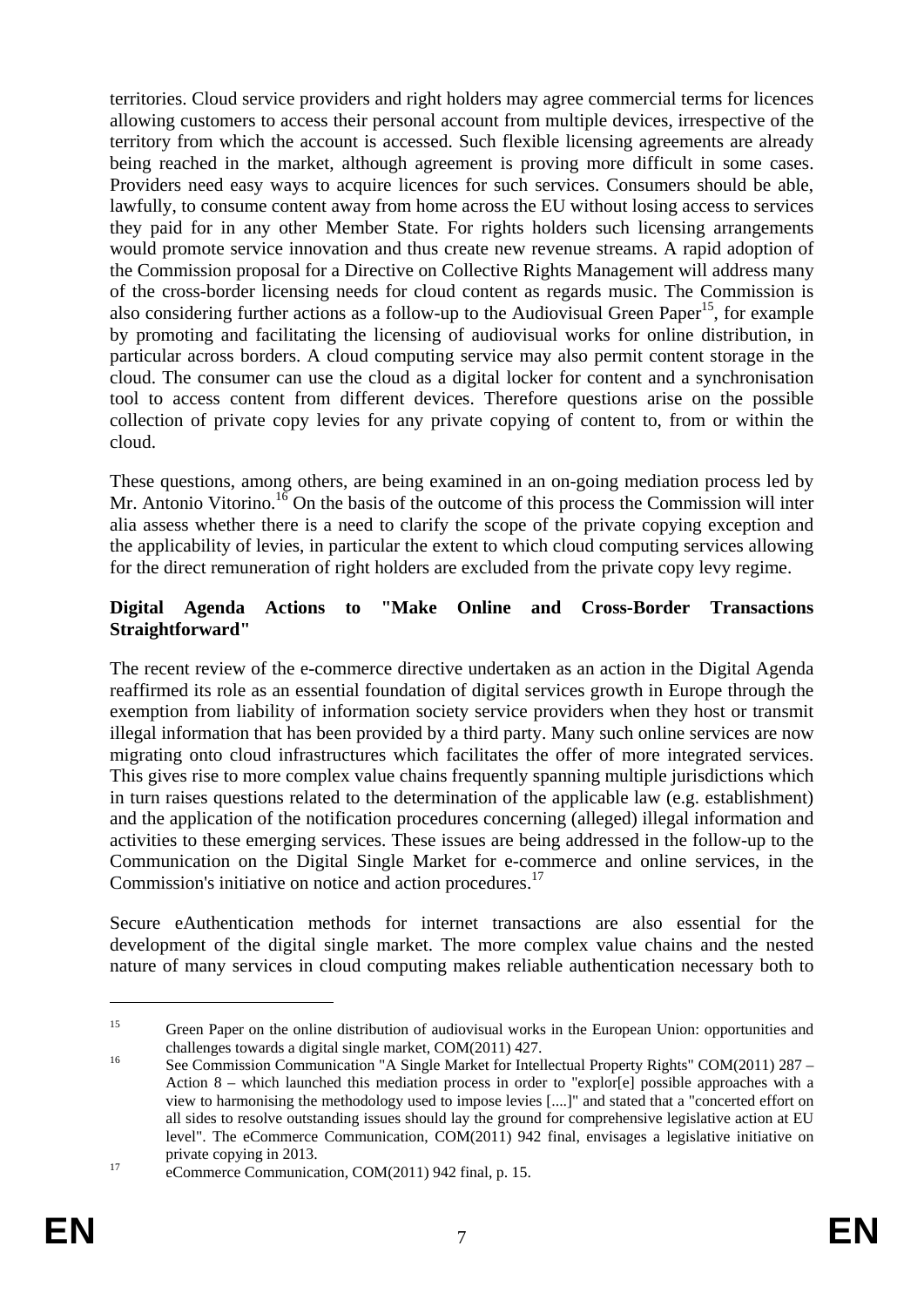secure trust and to streamline the use of the services. For example single sign-on procedures makes the use of a set of services much smoother but require more sophisticated and reliable authentication methods than simple self-created passwords to enhance trust in the set of providers concerned. The adoption of common standards that permit safe but seamless use of services requiring reliable authentication and authorisation would be a major boon to cloud adoption. The provision of such solutions will be greatly enhanced by the adoption of the Commission's proposals on e-identification and authentication.<sup>18</sup>

The Commission will in the coming months address general cyber security challenges in its Strategy for Cyber Security. The strategy will address all information society providers including cloud computing service providers. It will inter alia indicate appropriate technical and organisational measures that should be taken to manage security risks as well reporting obligations to competent authorities of significant incidents.

## **Digital Agenda Actions on Building Digital Confidence**

Data protection emerged from the consultation and the studies launched by the Commission as a key area of concern that could impede the adoption of cloud computing. In particular, faced with 27 partly diverging national legislative frameworks, it is very hard to provide a cost-effective cloud solution at the level of digital single market. In addition, given the cloud's global scope, there was a call for clarity on how international data transfers would be regulated. These concerns have been addressed, in completion of another Digital Agenda Action, by the proposal of a strong and uniform legal framework providing legal certainty on data protection by the Commission on 25 January 2012. The proposed regulation addresses the issues raised by the cloud. Centrally, it clarifies the important question of applicable law, by ensuring that a single set of rules would apply directly and uniformly across all 27 Member States. It will be good for business and citizens by bringing about a level playing field and reduced administrative burden and compliance costs throughout Europe for businesses, while ensuring a high level of protection for individuals and giving them more control over their data. Increased transparency of data processing will also help increase consumer trust. The proposal facilitates transfers of personal data to countries outside the EU and EEA while ensuring the continuity of protection of the concerned individuals. The new legal framework will provide for the necessary conditions for the adoption of codes of conduct and standards for the cloud, where stakeholders see a need for certification schemes that verify that the provider has implemented the appropriate IT security standards and safeguards for data transfers.

Given that data protection concerns were identified as one of the most serious barriers to cloud computing take-up, it is all the more important that Council and Parliament work swiftly towards the adoption of the proposed regulation as soon as possible in 2013.

Meanwhile, as cloud computing involves chains of providers and other actors such as infrastructure or communications providers, guidance is required on how to apply the existing EU Data Protection Directive, notably to identify and distinguish the data protection rights and obligations of data controllers and processors for cloud service providers, or actors in the cloud computing value chain. Moreover, due to the specific nature of the cloud, questions have been raised about applicable law in case where the relevant place of establishment of a cloud provider may be hard to determine, e.g. for a non-EU user of a non-EU provider

<sup>&</sup>lt;sup>18</sup> Proposal for a Regulation on electronic identification and trust services for electronic transactions in the internal market COM(2012)238/2.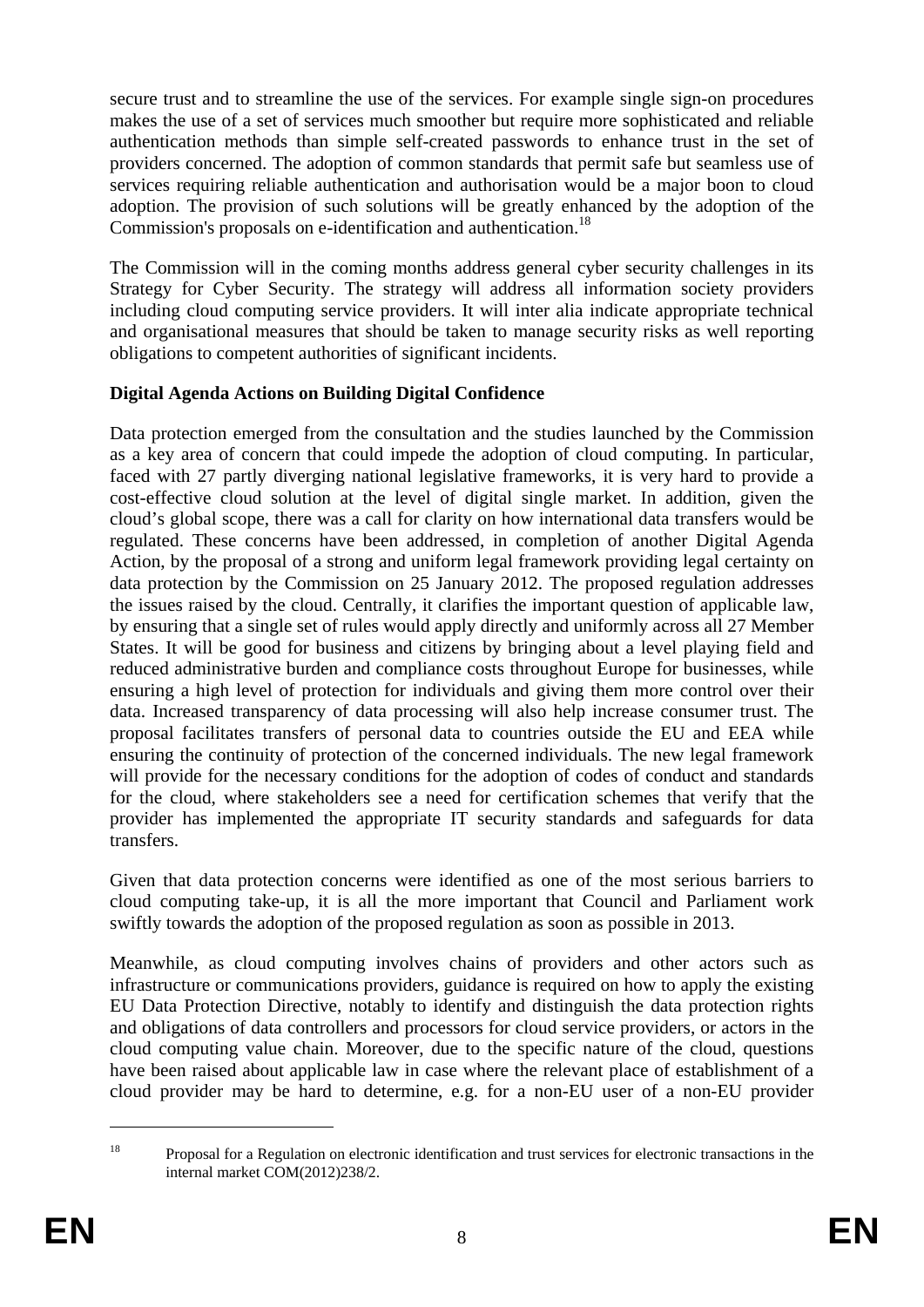operating equipment in the EU. In this context, the Commission welcomes the guidance on how to apply the existing EU Data Protection Directive given in the Opinion of the data protection working party, the so called "Article 29 Working Party" on cloud computing of 1 July 2012.<sup>19</sup> The Commission considers that the Article 29 Working Party Opinion provides a good basis for the transition from the current EU Data Protection Directive to the new EU Data Protection Regulation and that it should guide the work of national authorities and of businesses, thereby offering maximum clarity and legal certainty on the basis of the existing legal framework.

Moreover, once the proposed regulation is adopted, the Commission will make use of the new mechanisms set out therein to provide, in close cooperation with national data protection authorities, any necessary additional guidance on the application of European data protection law in respect of cloud services.

Contract law was also an area of concern for negatively affecting the digital confidence of consumers who did not have certainty about their rights and lacked protection and traders who needed a framework which would make it easier for them to offer their products online. In this context, the Commission has already proposed a Regulation for a Common European Sales Law.<sup>20</sup>

## **3.2. Specific Key Actions on Cloud Computing**

Completing the Digital Single Market by moving as rapidly as possible to adoption and implementation of the Digital Agenda proposals that are on the table is the essential first step towards making Europe cloud-friendly. But to move up a notch to become cloud-active, a climate of certainty and trust must be further developed so as to stimulate the active adoption of cloud computing in Europe.

There is a need for a chain of confidence-building steps to create trust in cloud solutions. This chain starts with the identification of an appropriate set of standards that can be certified in order to allow public and private procurers to be confident that they have met their compliance obligations and that they are getting an appropriate solution to meet their needs when adopting cloud services. These standards and certificates in turn can be referenced in terms and conditions so that providers and users feel confident that the contract is fair. The preparatory work mentioned above indicates the need for specific frameworks for Cloud Computing in relation to both standards and certification and contract terms and conditions.

Public authorities have a role to play in forging a trusted cloud environment in Europe. They have an opportunity to use their procurement weight to promote the development and uptake of cloud computing in Europe based on open technologies and secure platforms. Establishing a clear and protective framework for public sector adoption will ensure that this technology provides trusted access for international users and make Europe a hot spot of cloud service innovation. In addition, take-up amongst public procurers of trusted cloud solutions could encourage SMEs to adopt as well.

<sup>&</sup>lt;sup>19</sup> See: Article 29 Data Protection Working Party, WP196 – Opinion 05/2012 on Cloud Computing, adopted July 1<sup>st</sup> 2012, [http://ec.europa.eu/justice/data-protection/article-29/documentation/opinion](http://ec.europa.eu/justice/data-protection/article-29/documentation/opinion-recommendation/index_en.htm#h2-1)recommendation/index\_en.htm#h2-1.<br>
COM (2011) 635 final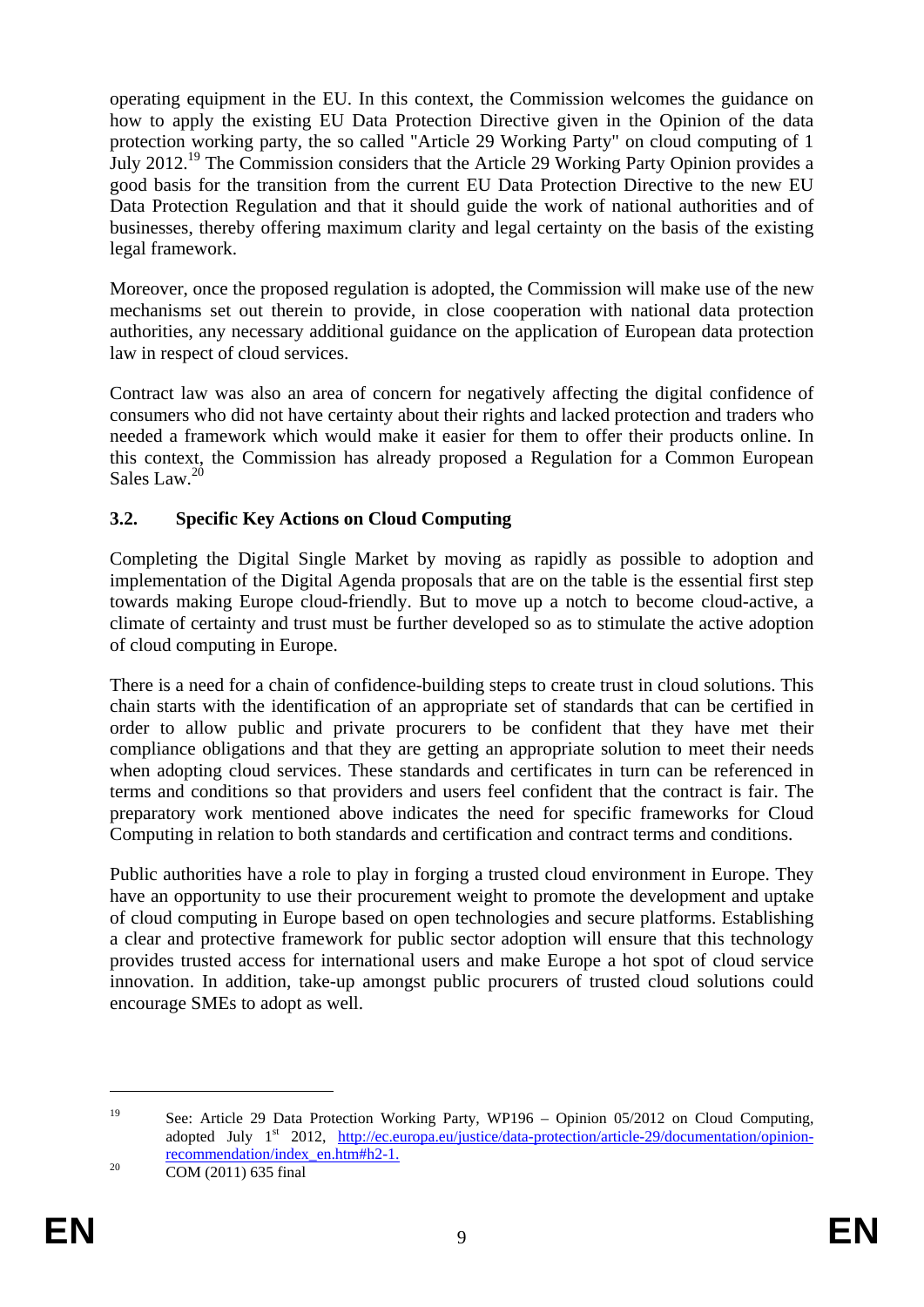There are also concerns that the economic impact of cloud computing will not reach its full potential unless the technology is adopted by both public authorities and small to medium sized enterprises (SMEs). In both cases adoption so far is marginal due to the difficulty of assessing the risks of cloud adoption.

To deliver on these goals therefore the European Commission will launch three cloud-specific actions:

- (1) Key Action 1: Cutting through the Jungle of Standards
- (2) Key Action 2: Safe and Fair Contract Terms and Conditions
- (3) Key Action 3: Establishing a European Cloud Partnership to drive innovation and growth from the public sector.

## **3.3. Key Action 1 – Cutting through the Jungle of Standards**

A wider use of standards, the certification of cloud services to show they meet these standards and the endorsement of such certificates by regulatory authorities as indicating compliance with legal obligations will help cloud take-off.

Currently, individual vendors have an incentive to fight for dominance by locking in their customers, inhibiting standardised, industry-wide approaches. Despite numerous standardisation efforts, mostly led by suppliers, clouds may develop in a way that lacks interoperability, data portability and reversibility, all crucial for the avoidance of lock-in.

Standards in the cloud will also affect stakeholders beyond the ICT industry, in particular SMEs, public sector users and consumers. Such users are rarely able to evaluate suppliers' claims as to their implementation of standards, the interoperability of their clouds or the ease with which data can be moved from one provider to another. For this, independent, trusted certification is needed.

Standardisation and certification actions for cloud computing are already taking place. The U.S. National Institute for Standards and Technology (NIST) has published a series of documents including a widely accepted set of definitions. The European Telecommunications Standards Institute (ETSI) has set up a Cloud Group to consider cloud standardisation needs and conformity with interoperability standards. Additional standards setting initiatives will clearly be needed. However, the priority now is to deploy existing standards to develop confidence in cloud computing via comparable service stacks as well as interoperable and diverse offerings. In addition to identifying the concerned standards compliance certification is needed.

Many, and certainly all larger organisations, require certification of their IT systems' compliance with legal and audit requirements and that applications and systems are interoperable. The Commission will:

• Promote trusted and reliable cloud offerings by tasking ETSI to coordinate with stakeholders in a transparent and open way to identify by 2013 a detailed map of the necessary standards (inter alia for security, interoperability, data portability and reversibility).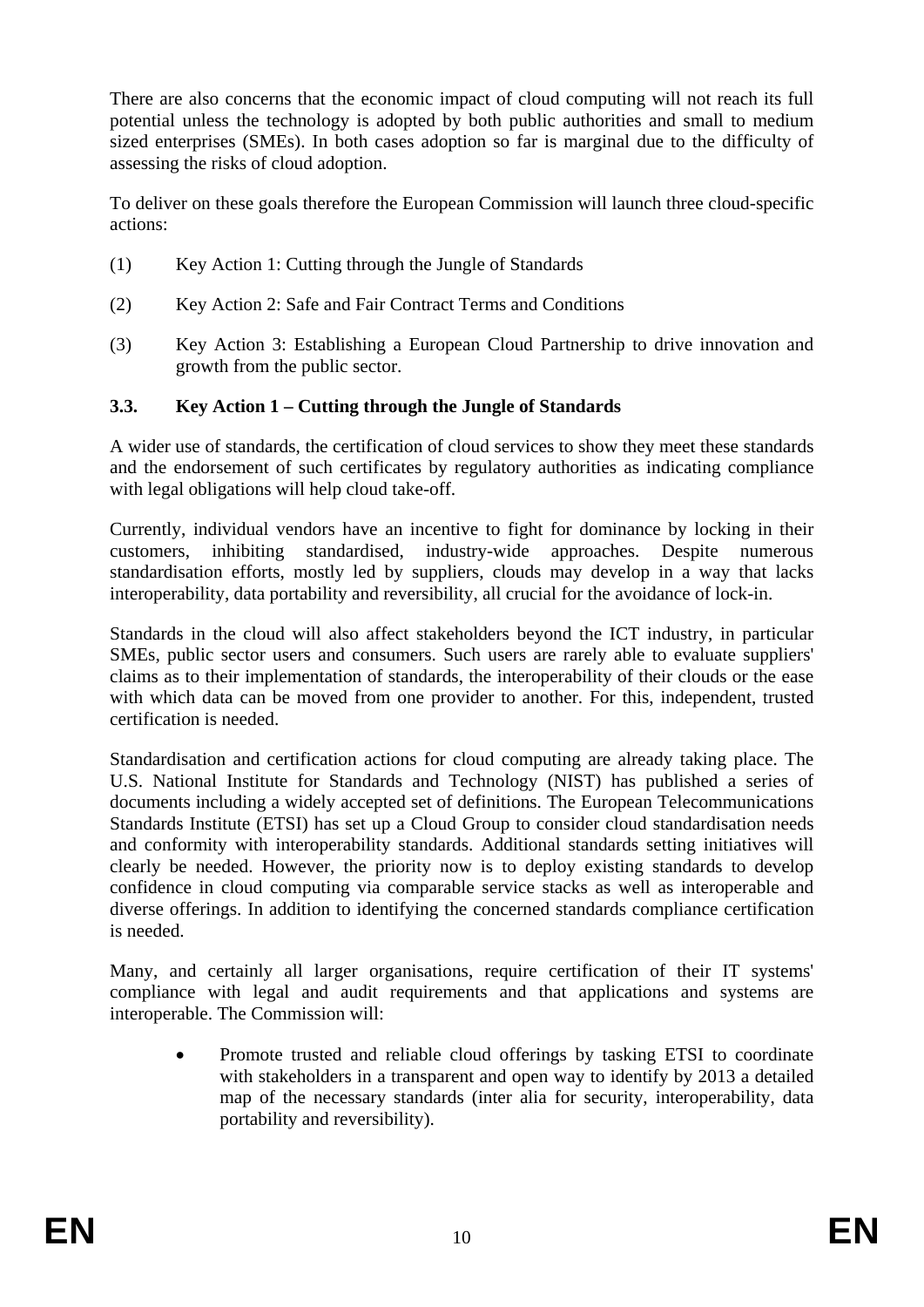- Enhance trust in cloud computing services by recognising at EU-level technical specifications in the field of information and communication technologies for the protection of personal information in accordance with the new Regulation on European Standardisation $2^1$ .
- Work with the support of ENISA and other relevant bodies to assist the development of EU-wide voluntary certification schemes in the area of cloud computing (including as regards data protection) and establish a list of such schemes by 2014.
- Address the environmental challenges of increased cloud use by agreeing, with industry, harmonised metrics for the energy consumption, water consumption and carbon emissions of cloud services by  $2014.<sup>22</sup>$

## **3.4. Key Action 2: Safe and Fair Contract Terms and Conditions**

Traditional IT outsourcing arrangements were typically negotiated and related to data storage, processing facilities and services defined and described in detail and up-front. Cloud computing contracts, on the other hand, essentially create a framework in which the user has access to infinitely scalable and flexible IT capabilities according to his needs. However, currently the greater flexibility of cloud computing as compared to traditional outsourcing is often counterbalanced by reduced certainty for the customer due to insufficiently specific and balanced contracts with cloud providers.

The complexity and uncertainty of the legal framework for cloud services providers means that they often use complex contracts or service level agreements<sup>23</sup> with extensive disclaimers. The use of "take-it-or-leave-it" standard contracts might be cost-saving for the provider but is often undesirable for the user, including the final consumer. Such contracts may also impose the choice of applicable law or inhibit data recovery. Even larger companies have little negotiation power and contracts often do not provide for liability for data integrity, confidentiality or service continuity. $^{24}$ 

As regards professional users, the development of the model terms for cloud computing of the service level agreements for professional users were one of the most important issues that arose during the consultation process. The service level agreements determine the relationship between the cloud provider and professional users, and thus essentially provide the basis of trust cloud users can have in a cloud provider's ability to deliver services.

Concerning consumers and small firms, the Commission's proposal, as an action aiming at building digital confidence under the Digital Agenda, for a Regulation on a Common European Sales Law<sup>25</sup>, addresses many of the obstacles stemming from diverging national sales law rules by providing contractual parties with a uniform set of rules. The proposal

<sup>&</sup>lt;sup>21</sup> Adopted on 11 September 2012 on the basis of the Commission's proposal, COM (2011) 315, and entering into force on 1 January 2013.<br>
http://www.ict-footprint.eu

<sup>23</sup> An SLA specifies the technical conditions of service delivery, e.g. the extent of guaranteed availability as a percentage.<br><sup>24</sup> See the opinion of the Article 29 Working Party on cloud computing[, http://ec.europa.eu/justice/data-](http://ec.europa.eu/justice/data-protection/article-29/documentation/opinion-recommendation/index_en.htm#h2-1)

[protection/article-29/documentation/opinion-recommendation/index\\_en.htm#h2-1.](http://ec.europa.eu/justice/data-protection/article-29/documentation/opinion-recommendation/index_en.htm#h2-1) 25 COM(2011) 635 final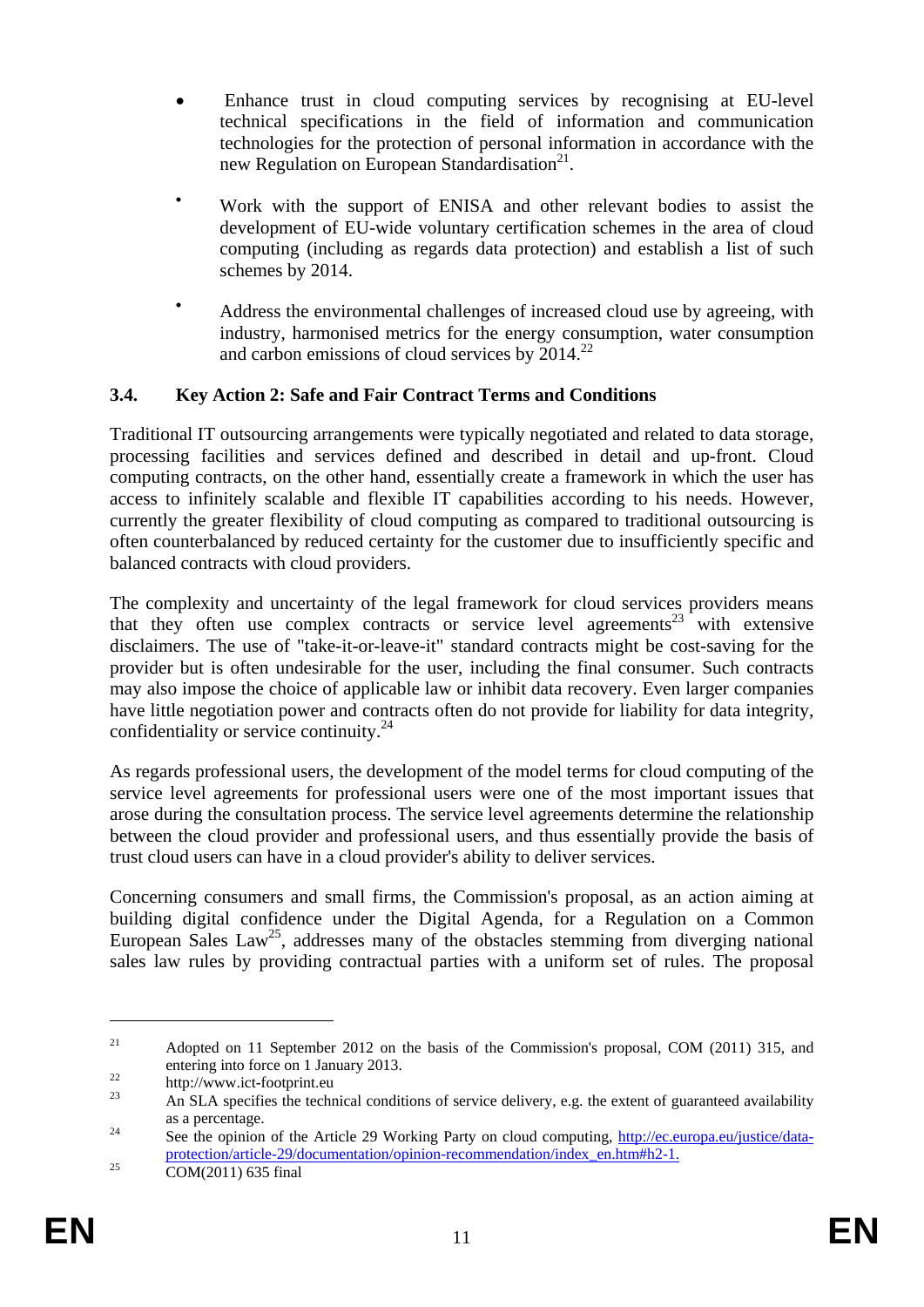includes rules adapted to the supply of "digital content" that cover some aspects of cloud computing. $^{26}$ 

Specific complementary work for those issues that lie beyond the Common European Sales Law is needed to make sure that other contractual questions relevant for cloud computing services can be covered as well, by a similar optional instrument approach. This complementary work should cover such issues as data preservation after termination of the contract, data disclosure and integrity, data location and transfer, direct and indirect liability, ownership of the data, change of service by cloud providers and subcontracting.

Although existing EU legislation protects users of cloud services, consumers are often unaware of their relevant rights especially including the applicable law and jurisdiction in civil and commercial matters, notably when it comes to contract law questions.<sup>27</sup> Development of model contract terms was identified in the consultation<sup>28</sup> as desirable to overcome these problems. Industrial users and suppliers have called for self-regulatory agreements or standardisation. For contracts with consumers and small firms European model contract terms and conditions based on an optional contract law instrument may be needed to create transparent and fair cloud services contracts.

Identifying and disseminating best practices in respect of model contract terms will accelerate the take up-of cloud computing by increasing the trust of prospective customers.

Appropriate actions on contract terms can also help in the crucial area of data protection. As noted above, the proposed Regulation on personal Data Protection will guarantee a high level of protection for individuals by ensuring continuity of protection when data is transferred outside the EU and EEA, namely through standard contractual clauses governing international data transfers and establishment of the necessary conditions for the adoption of cloud-friendly binding corporate rules. These changes will ensure the EU data protection rules cater for the geographical and technical realities of cloud computing. The Commission will by end 2013:

- Develop with stakeholders model terms for cloud computing service level agreements for contracts between cloud providers and professional cloud users, taking into account the developing EU acquis in this field.
- In line with the Communication on a Common European Sales Law<sup>29</sup>, propose to consumers and small firms European model contract terms and conditions for those issues that fall within the Common European Sales Law proposal. The aim is to standardise key contract terms and conditions, providing best

<sup>&</sup>lt;sup>26</sup> The proposal for a Regulation on a Common European Sales Law applies to some of the contracts for the supply of digital content, i.e. "data which are produced and supplied in digital form, whether or not according to the buyer's specifications, including video, audio, picture or written digital content, digital games, software and digital content which makes it possible to personalise existing hardware or software" (digital content) which can be stored, processed or accessed, and re-used by the user but excludes "electronic communications services and networks, and associated facilities and services" as well as "the creation of new digital content and the amendment of existing digital content".

 $\frac{27}{27}$  See: Regulation (EC) No 593/2008 on the law applicable to contractual obligations (Rome I), OJ L 177, 4.7.2008 and Regulation (EC) No [44/2001 on jurisdiction and the recognition and enforcement o](http://eur-lex.europa.eu/LexUriServ/LexUriServ.do?uri=CELEX:32001R0044:EN:NOT)f

judgments in civil and commercial matters, OJ L 12, 16.1.2001.<br>
http://ec.europa.eu/information\_society/activities/cloudcomputing/docs/ccconsultationfinalreport.pdf

<sup>29</sup> Commission Communication "A European Consumer Agenda - Boosting confidence and growth", COM (2012) 225 final.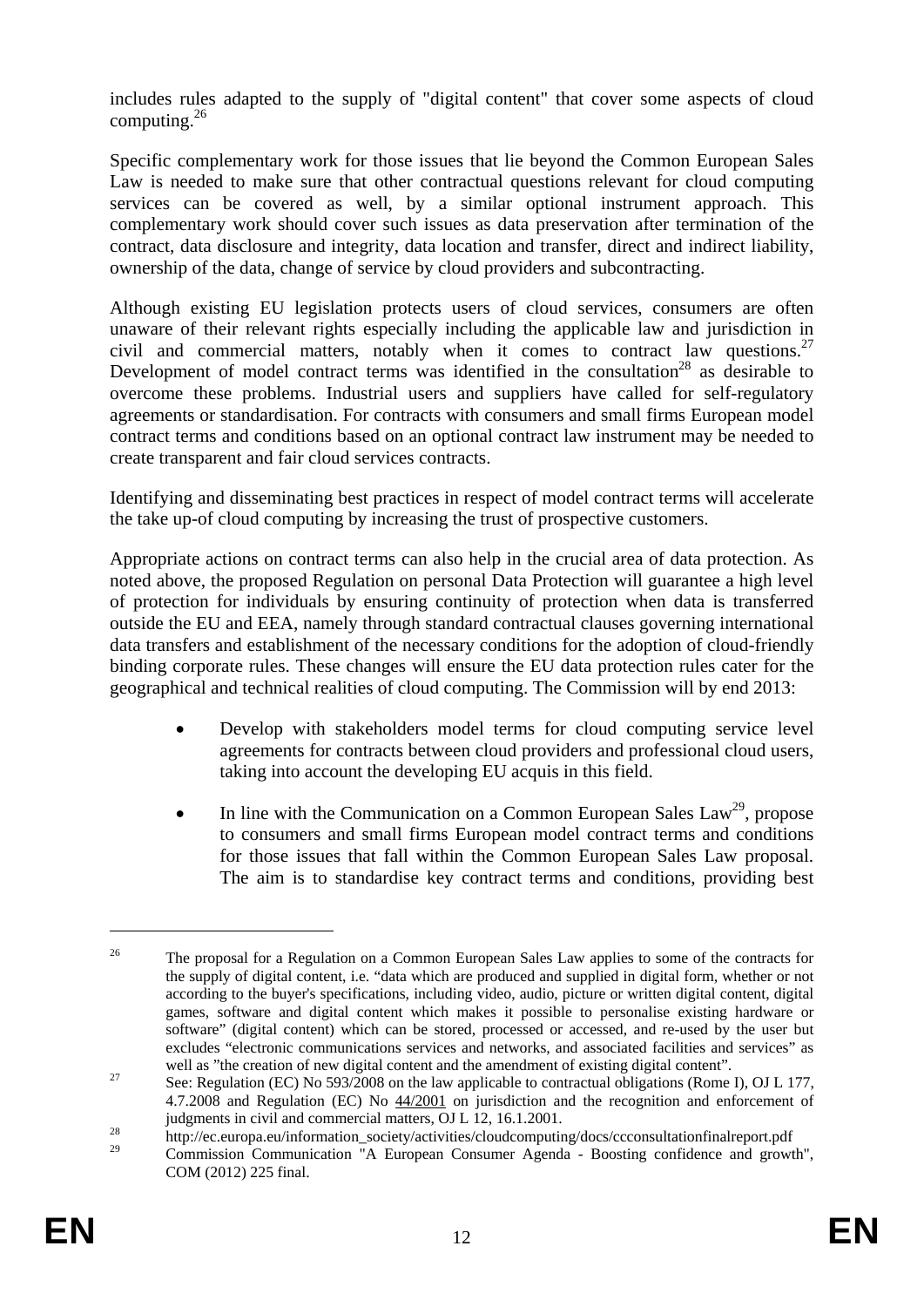practice contract terms for cloud services on aspects related with the supply of "digital content".

- Task an expert group set up for this purpose and including industry to identify before the end of 2013 safe and fair contract terms and conditions for consumers and small firms, and on the basis of a similar optional instrument approach, for those cloud-related issues that lie beyond the Common European Sales Law .
- Facilitate Europe's participation in the global growth of cloud computing by: reviewing standard contractual clauses applicable to transfer of personal data to third countries and adapting them, as needed, to cloud services; and by calling upon national data protection authorities to approve Binding Corporate Rules for cloud providers. $30$
- Work with industry to agree a code of conduct for cloud computing providers to support a uniform application of data protection rules which may be submitted to the Article 29 Working Party for endorsement in order to ensure legal certainty and coherence between the code of conduct and EU law.

## **3.5. Key Action 3 – Promoting Common Public Sector Leadership through a European Cloud Partnership**

The public sector has a strong role to play in shaping the cloud computing market. As the EU's largest buyer of IT services, it can set stringent requirements for features, performance, security, interoperability and data portability and compliance with technical requirements. It can also lay down requirements for certification. Several Member States have started national initiatives such as Andromede in France, G-Cloud in the UK and Trusted Cloud in Germany.<sup>31</sup> But with the public sector market fragmented, its requirements have little impact, services integration is low and citizens do not get the best value for money. Pooling public requirements could bring higher efficiency and common sectoral requirements (e.g. eHealth, social care, assisted living, and eGovernment services such as open data<sup>32</sup>) would reduce costs and enable interoperability.

The private sector would also benefit from higher quality services, more competition, rapid standardisation and better interoperability and market opportunites for high -tech SMEs.

This year, the Commission is therefore setting up a European Cloud Partnership (ECP) to provide an umbrella for comparable initiatives at Member State level. The ECP will bring together industry expertise and public sector users to work on common procurement requirements for cloud computing in an open and fully transparent way. The ECP does not aim at creating a physical cloud computing infrastructure. Rather, via procurement

<sup>&</sup>lt;sup>30</sup> The relevant opinions of the Article 29 Working Party (See: WP 195 and WP 153) will serve as a basis for a Commission draft. Binding Corporate Rules are one means to allow for legal international data transfers: they govern in an enforceable manner how the different parts of a corporation, regardless of the[ir i](http://www.economie.gouv.fr/cloud-computing-investissements-d-avenir)nternational location, deal with personal data.<br><sup>31</sup> htt[p:/](http://www.economie.gouv.fr/cloud-computing-investissements-d-avenir)/www.economie.gouv.fr/cloud-computing-investissements-d-avenir;

[http://www.cabinetoffice.gov.uk/sites/default/files/resources/government-cloud](http://www.cabinetoffice.gov.uk/sites/default/files/resources/government-cloud-strategy_0.pdf)[strategy\\_0.pdf;](http://www.cabinetoffice.gov.uk/sites/default/files/resources/government-cloud-strategy_0.pdf)http:[//www.trusted-cloud.de/documents/aktionsprogramm-cloud-computing.pdf](http://www.trusted-cloud.de/documents/aktionsprogramm-cloud-computing.pdf)

<sup>&</sup>lt;sup>32</sup> Communication on "Open data. An engine for innovation, growth and transparent governance", COM(2011) 882 final.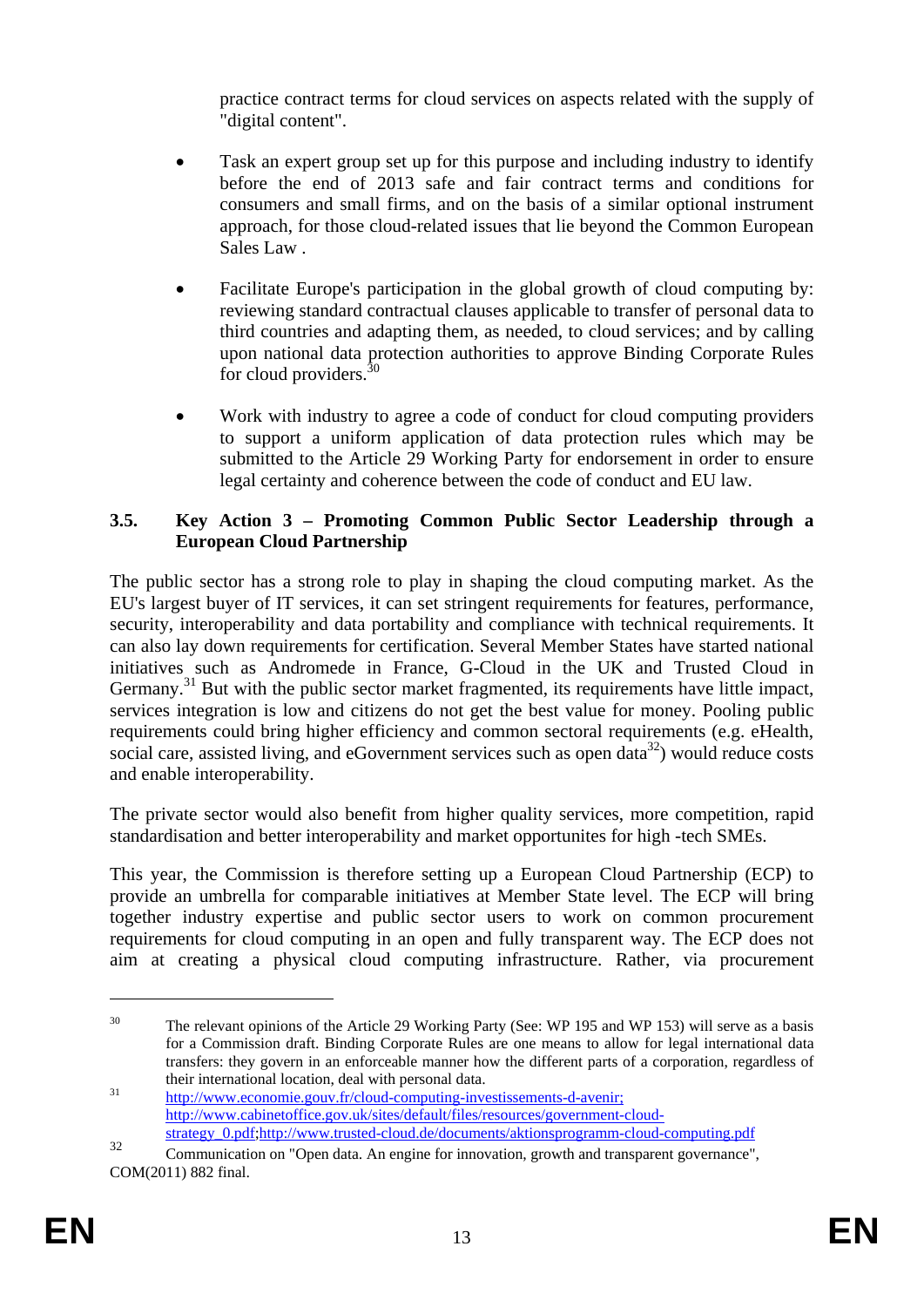requirements that will be promoted by participating Member States and public authorities for use throughout the EU, its aim is to ensure that the commercial offer in Europe is adapted to European needs. The ECP will also be instrumental for avoiding fragmentation and ensuring public cloud usage is interoperable as well as safe, secure and greener and fully in line with European rules, e.g. in the areas of data protection and security. The ECP will, under the guidance of a steering board bring together cooperating public authorities working with industry consortia to implement a pre-commercial procurement action to:

- identify public sector cloud requirements; develop specifications for IT procurement and procure reference implementations to demonstrate conformance and performance.<sup>33</sup>
- Advance towards joint procurement of cloud computing services by public bodies based on the emerging common user requirements.
- Set up and execute other actions requiring coordination with stakeholders as described in this document.

## **4. ADDITIONAL POLICY STEPS**

The Commission will also implement a series of flanking actions to support the three key actions. Other initiatives, such as on broadband access, roaming or open data also contribute to an environment conducive to faster cloud adoption, particularly for consumers and SMEs.

#### **4.1. Stimulation measures**

The Commission will investigate how to make full use of its other available instruments notably through research and development support under Horizon 2020 on long-term challenges specific to cloud computing as well as assisting the migration to cloud-based solutions, e.g. software for switching from legacy systems to cloud, for managing hybrid services (combining cloud and non-cloud systems) and to avoid lock-in $^{34}$ .

The Commission intends to launch Digital Service Infrastructures under the proposed Connecting Europe Facility<sup>35</sup>in 2014 as ubiquitously available cloud-based public services for, e.g., setting up businesses online; cross-border procurement and eHealth services; and access to public sector information. It will also implement its own cloud plan under the eCommission strategy, including a programme of actions to move public services implemented under other Community programs into the cloud.

Finally it will take action (inter alia studies, mentoring and counselling schemes, raising awareness) to promote e-skills skills and digital entrepreneurship with regard to cloud computing.

<sup>33</sup> This action will be funded from the Seventh Framework for Research (FP7) in 2013, the relevant call for proposals was published on 9 July 2012.<br>See: Cloud Expert Group Report "The Future of cloud computing. Opportunities for European cloud

computing beyond 2010 : [http://cordis.europa.eu/fp7/ict/ssai/docs/cloud-re](http://cordis.europa.eu/fp7/ict/ssai/docs/cloud-report-final.pdf)port-final.pdf and Cloud Expert Group Report "Advances in Clouds": [http://cordis.europa.eu/fp7/ict/ssai/docs/future-cc-2may](http://cordis.europa.eu/fp7/ict/ssai/docs/future-cc-2may-finalreport-experts.pdf)[finalreport-experts.pdf](http://cordis.europa.eu/fp7/ict/ssai/docs/future-cc-2may-finalreport-experts.pdf) 35 Proposal for a Regulation establishing the Connecting Europe Facility, COM(2011) 665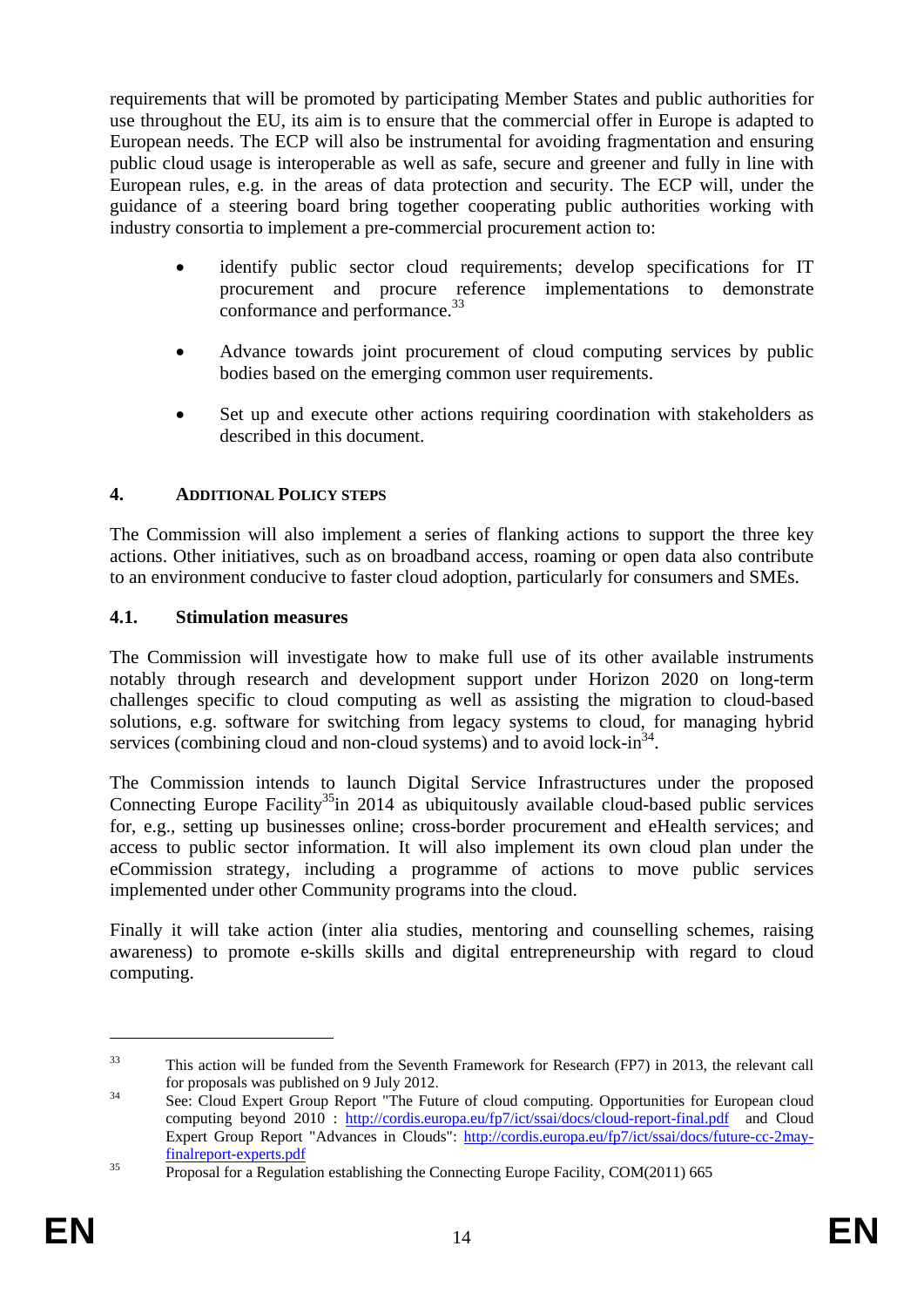# **4.2. International dialogue**

With no technical barriers to stop cloud services at geographical borders, there is a need not only to fully exploit the opportunities of the Digital Single Market but to look beyond the EU at the wider international situation for both the legal framework (e.g. on applicable law) and adoption-supporting measures.

Cloud computing, being born global, calls for a reinforced international dialogue on safe and seamless cross-border use. For example, the international dialogues on trade, law enforcement, security and cybercrime all need to fully reflect the new challenges raised by cloud computing. $36$ 

More third countries are recognising the importance of cloud computing. The USA, Japan, Canada, Australia and South East Asian countries such as Korea, Malaysia and Singapore have or are developing cloud computing strategies. The main axes are partnerships to drive take-up by public bodies; promotion of technological developments and standardisation; and international dialogue and coordination on legal and technical issues.The EU therefore needs to deepen its structured collaboration with international partners not just to share experiences and do joint technological development but also for legal adjustments to promote more efficient and effective cloud roll-out.<sup>37</sup> These dialogues will be pursued in multilateral fora such as the WTO and the OECD to advance common objectives for cloud computing services as well as by integrate cloud-computing-related issues in its free trade negotiations with India, Singapore etc.

The Commission will also build on its on-going international dialogues with the USA, India, Japan and other countries, as regards, inter alia, key themes related to cloud services as discussed above, such as data protection; access to data by law enforcement agencies and the use of Mutual Legal Assistance Agreements to avoid confronting companies with conflicting requests from public authorities; coordination of data security at the global level; cybersecurity, liability of intermediary service providers; standards and interoperability requirements, in particular for public services; application of the tax law to cloud services; and cooperation on research and technology development.

# **5. CONCLUSION**

Cloud computing touches a wide range of policy fields. Ongoing policy initiatives such as the data protection reform and the Common European Sales law that will lower barriers to the uptake of cloud computing in the EU should be adopted quickly.

In parallel, the Commission will deliver on the key actions identified in this Communication in 2013, notably in respect of the actions on standardisation and certification for cloud computing, the development of safe and fair contract terms and conditions and the launch of the European Cloud Partnership.

<sup>&</sup>lt;sup>36</sup> COM(2011)163 on Critical Information Infrastructure Protection identifies developing trust in the cloud

as a priority and calls for "strengthen[ing] discussions on the best governance strategies".<br>Such dialogue has started under the EU-US Information Society Dialogue, the European America Business Council and the EU-Japan Information Society Dialogue. Cloud may also be considered by the Transatlantic Economic Council and the EU-US SME Cooperation.